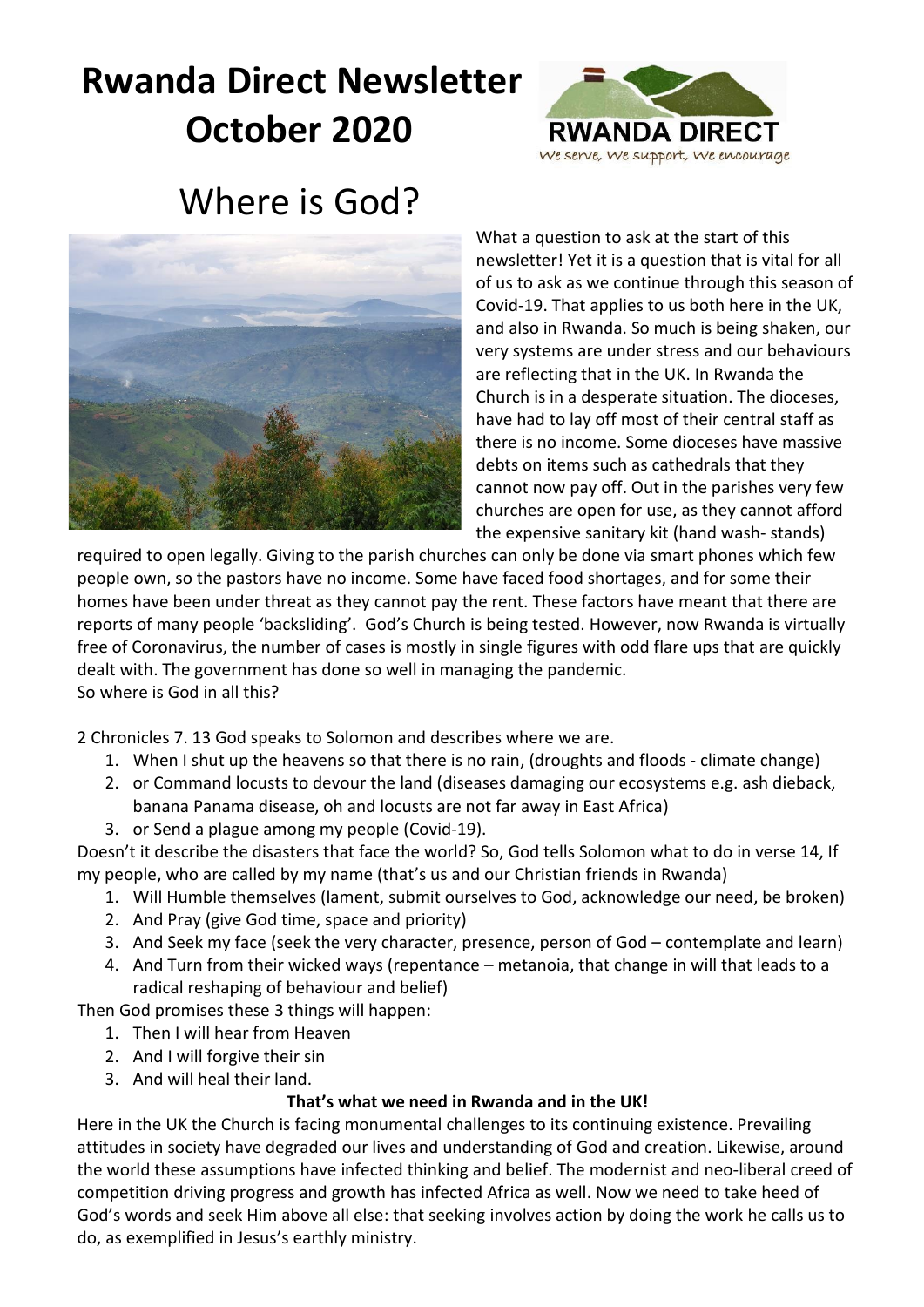# God in Action

Rwanda Direct has indeed seen God in action through His people. So far this year we have seen income of over £56,000!! We have sent out over £48,000 and further grants are being prepared.

**God has been in action** Thank you for your generosity. In our last newsletter we shared some of the stories; since then we have continued to give to those most in need amongst our partners. We have a strong sense that we should not be holding reserves, and like the widow of Zarephath (1 Kings 17.7ff) trust God to refill our pots. Here are some of the things God has enabled in the last five months.

#### **Scripture Union** - £8500 sent

Revd Canon Jean-Baptiste Bugiruwenda, the Director writes:

'Warm greetings in the precious name of our Lord Jesus Christ. On behalf of Scripture Union Rwanda Board and staff, we are very grateful for the support we received from Rwanda Direct during the current year. You have been very gracious to us, accompanying us during this critical time, when we are crossing the crisis due to COVID-19 pandemic. It was too hard for us, and you may remember that we have been forced to suspend 14 members of the staff attached to the SU guest house. The suspension was supposed to last 3 months. Now they are over, and the measures against the pandemic are tough.

We thank you very much for the support of US\$ 10,288.26 we got as a grant. From May up to July, this grant helped us to pay the salaries of the staff staying at work, but also it helped us to provide food to those who were suspended. We thought that we must look for another way of reaching the children, and up to now, we are using one of the local Christian broadcasting radio to preach the gospel to them. It has been successful and we would wish to continue, and even go further, by opening other radios, online channels like YouTube, Facebook. There are other miscellaneous expenses like water and electricity which have been covered.

We still need your prayers, as now we are forced to stop the contract with the guest house staff. The situation is bad, and we try to avoid any conflict which may lead us to the court in the future. Only people involved in SU mission will stay with us.'

#### **Gahini Diocese -** £4500 sent



Bishop Manasseh Gahima writes:

'Warm greetings in Christ's name. My prayers to you and all God's family in these rather hard times. The Church in Rwanda is still alive but running in very difficult times. Covid 19 has really hit the Church. Here, houses of worship were pronounced open early August but practically very few are open. It's hard to get the percentage. In our Diocese, we have 277 churches but only three are open. One is our Cathedral and two other parish Churches in Nyagatare. Even these that are open, offerings are strictly to be done online yet only a handful of our Christian's can be able to do

this. This period has been too long (over six months) that many Christian's have backslidden, it's only God to revive his Church.

On the welfare of Pastors, it is really hard. You know our Pastors are transferred regardless of their personal homes, and they depend on givings from Christians. These days are really harsh to our Pastors. Food is a problem and worse still, the months of October to early December are characterised by food insecurity in almost all families because planting starts in September and early yields are expected in December. Any help at this time would really be of great relief to our people. Again, we ask you to pray for us so that Covid pressure reduces otherwise the situation will get even worse. '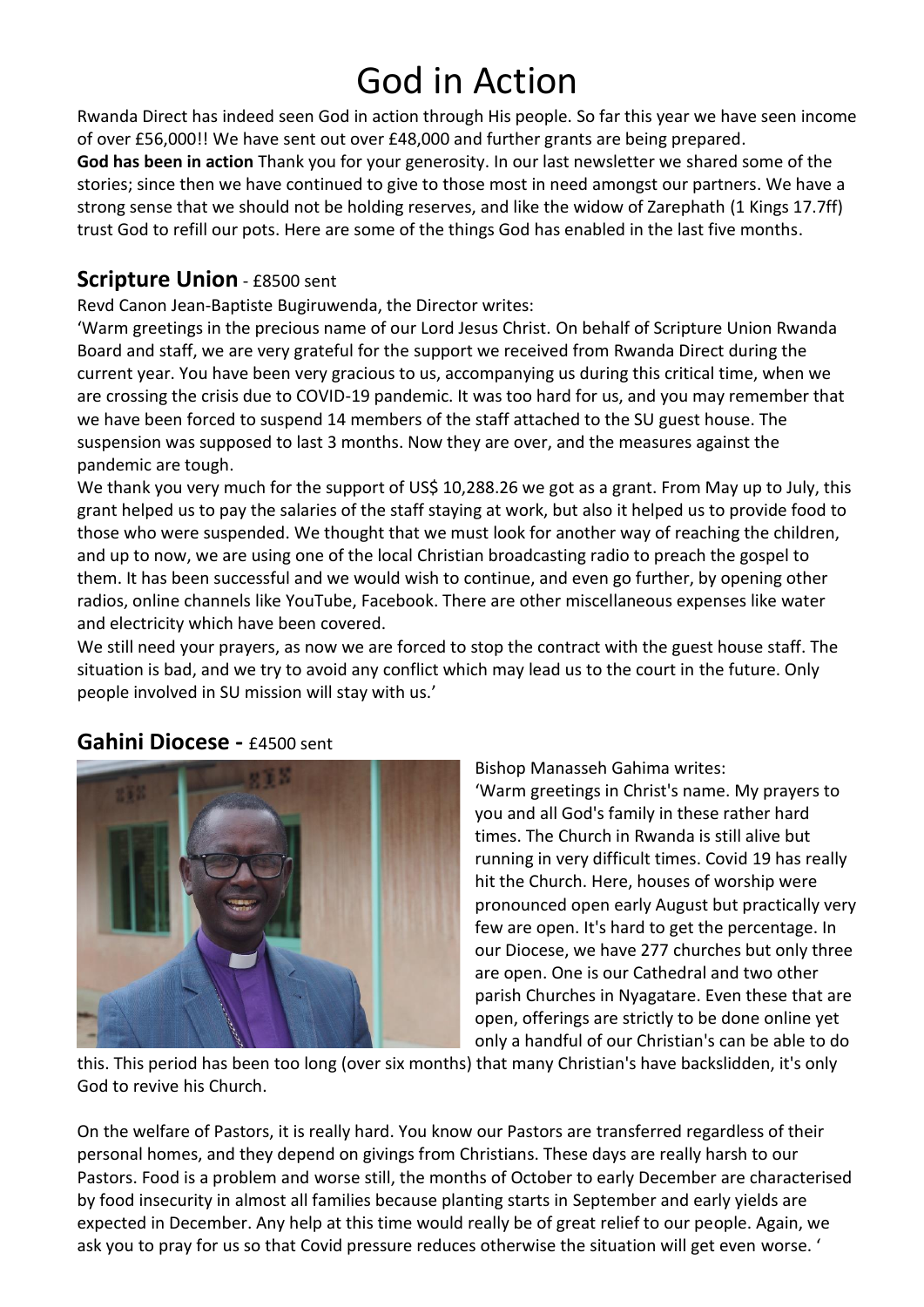#### **Kigeme Diocese** £4500 sent



Bishop Assiel Musabymana has just written to us: 'Greetings from Kigeme Diocese in Jesus Christ our Lord and Saviour. I hope that you are still protected under the powerful hand of our Almighty God and you are still free of Covid 19. The Kigeme Diocese is so thankful to you all how you continue to stand with us during this Coronavirus Pandemic. May God continue to protect and bless you. As the normal time continue to come slowly by slowly, few churches have resumed their Sunday services. I realize that we are in need of quick training of our chapel leaders called Catechists. They are also most affected by Covid 19, some have stopped

from working and those who remain they are in need of wakening and be revived.'

### **Byumba Diocese and Hannah Ministry** £6500 sent to Hannah, £6500 to Diocese

Robert Tayebwa, Bishop Emmanuel's Executive Secretary writes:

'We are however grateful to write to you today presenting to you the activities that were done using the support that you extended to us since April. A total of sixty three Reverend Pastors together with their wives received support in two shifts, King Salomon Academy staff also received their social assistance during the entire lockdown, Staff of KICTC a technical school for the diocese also received the social assistance at-least once and then the Diocesan Administrative workers who had been temporarily dismissed due to inadequate money as the Diocese.

Due to the heavy rains of April and May, some of the people became homeless due to floods that washed away their homes, in a process of finding a way to assist them regain their homesteads, the diocese firstly offered them shelter in the diocesan schools and they were after provided with iron sheets to help them in the re construction of their homes. (this from Rwanda Direct funds - Ed)

Regarding with Hannah Ministry, the children are just fair because we had got a challenge ever since COVID-19 where the children would take the meals provided to be prepared from their respective homes however sometimes they would be irresponsible and



would not prepare them in a way that would favour their diet though some of them stay with their guardians who don't really care about their health. We are however negotiating with the local authorities so that they may permit us to resume with preparing their meals from the Hannah Ministry Center. The meals that were provided under your support have really done a very good work and we assure you that there is indeed a testimony from Hannah Ministry Children.

## **Rwanda Direct Finances 2019**

As we reported this time last year for 2018, we thought you might like to see a summary from our 2019 end of year accounts showing how the money you give is used: **Income in 2019** £15,316 plus £15355 brought forward **Outgoings to Rwanda** £17,349.